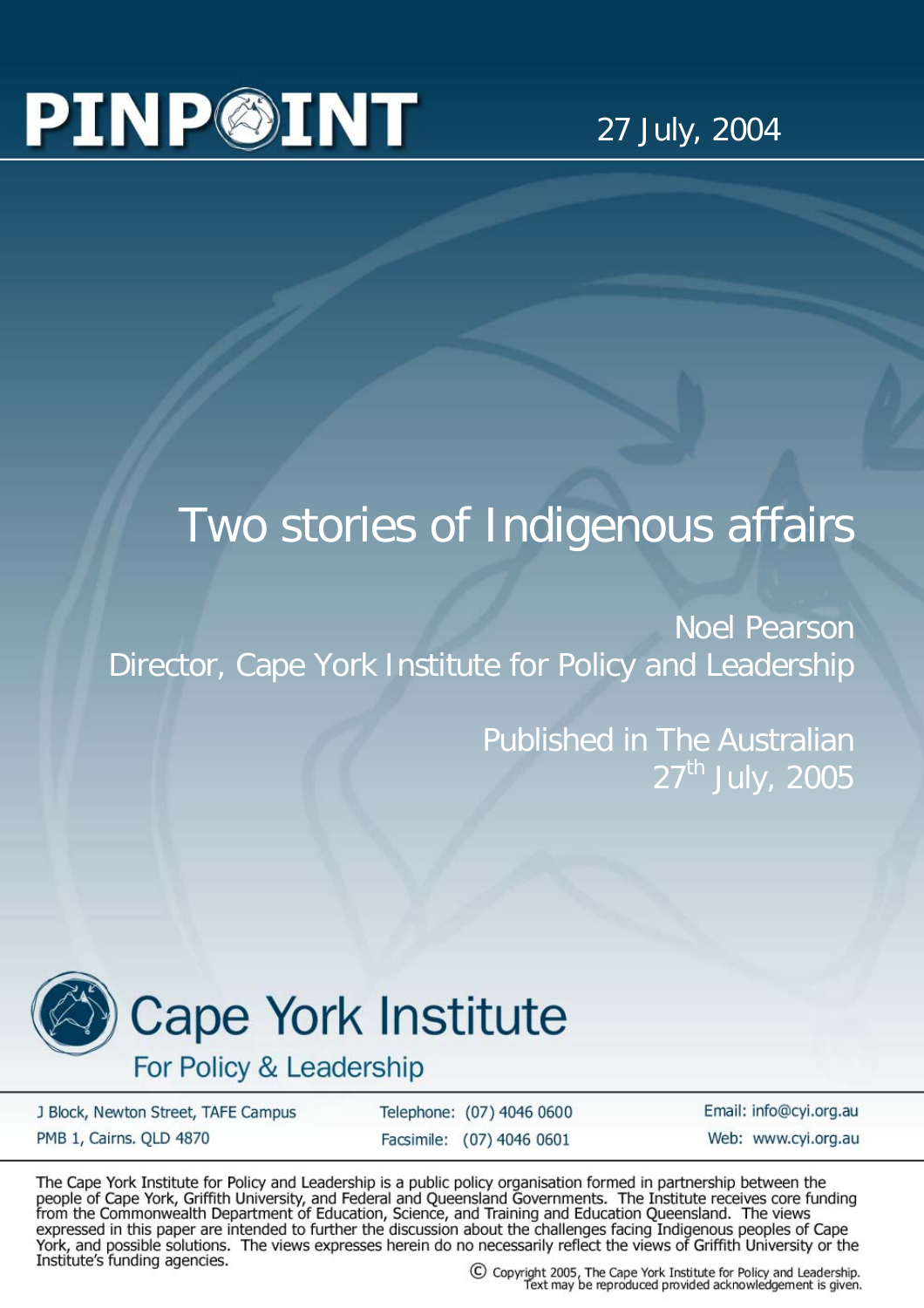## **Two stories of indigenous affairs**

To the 40<sup>th</sup> Anniversary of *The Australian* 

By Noel Pearson The Australian 27 July 2004

Australians who are younger than *The Australian* have grown up with declarations of goodwill towards indigenous people and official attempts to extend the benefits of the modern world to us without imposing assimilation. The ideological shift has been so dramatic that people need to be reminded how different things were forty years ago.

Discriminatory laws and practices continued to affect indigenous people. The idea that Aboriginal people were inferior was still influential. It today seems incomprehensible that even in the 60s and 70s, Australia allowed some of our nation's languages to disappear forever insufficiently recorded. Such facts cannot be explained away; white Australian ideology and attitudes had the function of justifying the dispossession of the original owners of this land. Prime Minister Howard was wrong in 1997 to argue that white Australians should reject the notion that "we're all part of a sort of racist, bigoted history".

Things seemed straightforward for progressive people: discrimination should be removed and Aboriginal people would become equal. Decision makers did in fact know that in remote areas, equal pay would cause a comprehensive transfer to a welfare economy, but they made a conscious choice; equality was the first priority.

Dismantling of formal discrimination culminated with the referendum of 1967. After 1967, there have been two stories of indigenous affairs.

The first is the official liberal/progressive story of positive advancement by means of a rights agenda and government service delivery. This programme had two components.

The first component was based on the thesis that indigenous people still suffered unofficial discrimination and disadvantage. To remedy this, there was legal aid to deal with bias in the criminal justice system, health services, community development, and other indigenous-specific programmes.

These efforts were not explicitly anti-assimilation. The second component of the official liberal/progressive programme however went further than removing formal discrimination and addressing unofficial discrimination and disadvantage: Aboriginal culture and Aboriginal society were advanced as being as valuable as Australia's British institutions and perhaps morally superior.

The most important components of this programme were land rights and attempts at the incorporation of indigenous languages and culture in education and many other aspects of government policy.

In recent years, the entire complex of progressive indigenous policies that I have just outlined above has sunk into disrepute. It must nevertheless be said that many of these policies and ideologies were both necessary and successful, or could be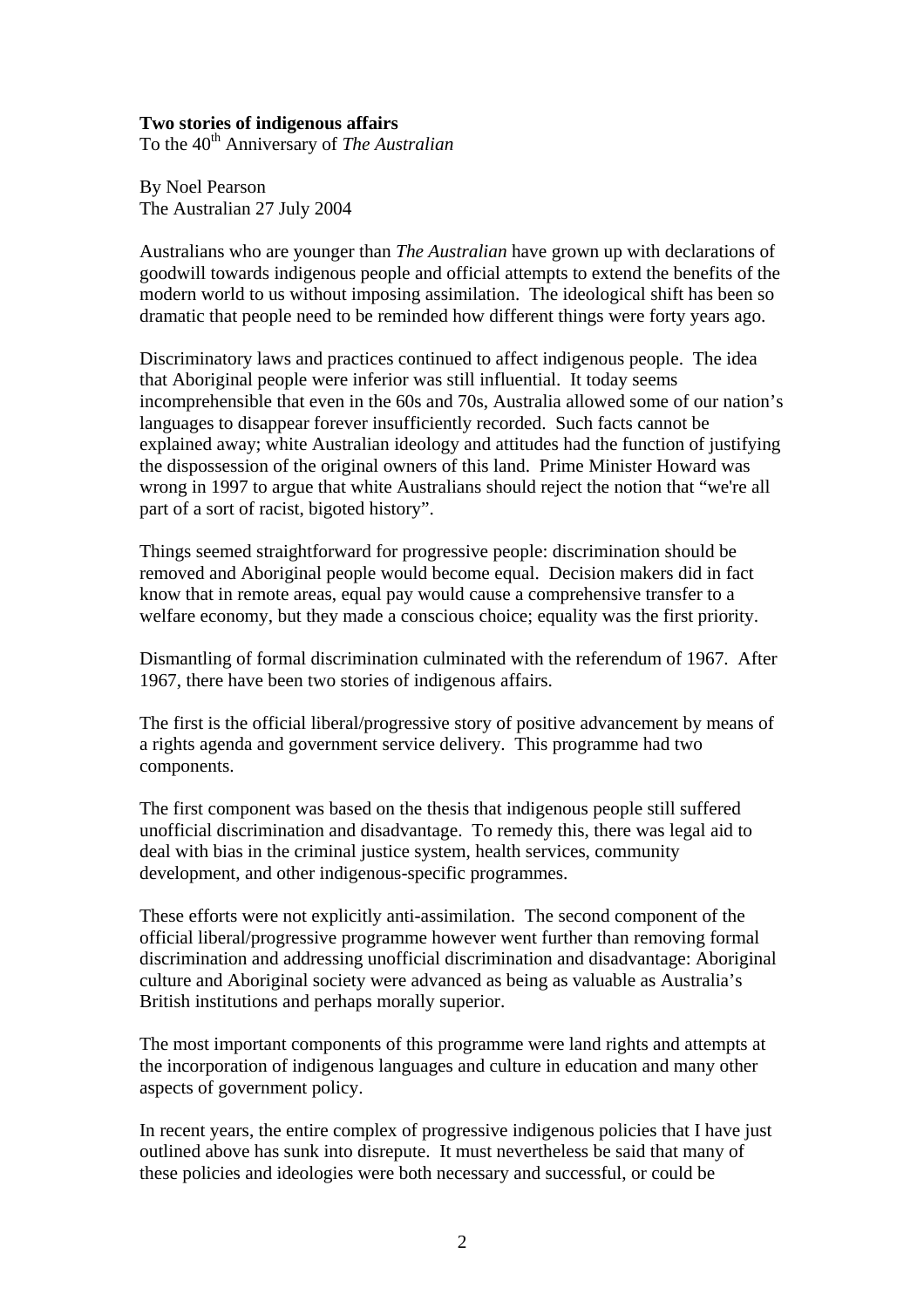successful subject to reform. Even ATSIC had successes, for example with indigenous home ownership. Abstudy was better before the Government allowed Pauline Hanson's One Nation to influence policy. And Land rights could be a foundation for economic development.

However, the true story of what has happened in indigenous affairs bears little relationship to the narrative constructed by the liberal/progressive reconciliation movement.

During the last forty years, the following factors became completely dominant in the real life of the communities: passive welfare; withdrawal from (unequal, exploited) participation in the market economy; the collapse of the local subsistence economies; idleness; supply of legal and illicit addictive and psychoactive substances; gambling; libertarian social values, and bewildering and hesitant government policies in the areas of social order and substance abuse.

The presence of these factors led to substance abuse epidemics, and an outlook shaped by passive welfare. Results are that the gap in life expectancy of twenty years between indigenous and non-indigenous Australians is not narrowing; illiteracy; sexual violence, and epidemic foetal alcohol syndrome.

These facts have been discussed within the liberal/progressive reconciliation framework – albeit belatedly. However, the reconciliation movement has failed to reach two necessary conclusions.

First, the chaos and misery has incorrectly been attributed almost entirely to the legacy of dispossession and racism. It has not been acknowledged that many elements of the abolishment of formal discrimination and the liberal/progressive advancement programme have inadvertently been major causes of Aboriginal disadvantage.

The liberal consensus during *The Australian's* lifetime was that Aboriginal disadvantage was caused by the denial of self-determination and denial of rights and services, and by discrimination. Many reforms that have had deleterious consequences (such as the right to drink and equal pay in the cattle industry which led to unemployment) were unavoidable consequences of equality, but there was no discourse about Aboriginal responsibility in this new situation. Nor was there any awareness that many elements in the positive advancement programme were flawed. Policies for recognition of culture and language – correct in principle – marginalised indigenous people instead of making them fully integrated citizens with a strong cultural identity. Legal aid policies and criminology theory did nothing to reduce crime or help the victims of crime.

One item on the anti-discrimination agenda is still unfinished business: government misuse of confiscated Aboriginal wages was a crime even during the era of "protection" and discrimination, but has not yet been adequately rectified. However, the situation has deteriorated to a point where even the just act of handing back illegally withheld wages presents a dilemma. One of the reasons why we initiated Cape York Partnerships with governments and the private sector was that we saw how